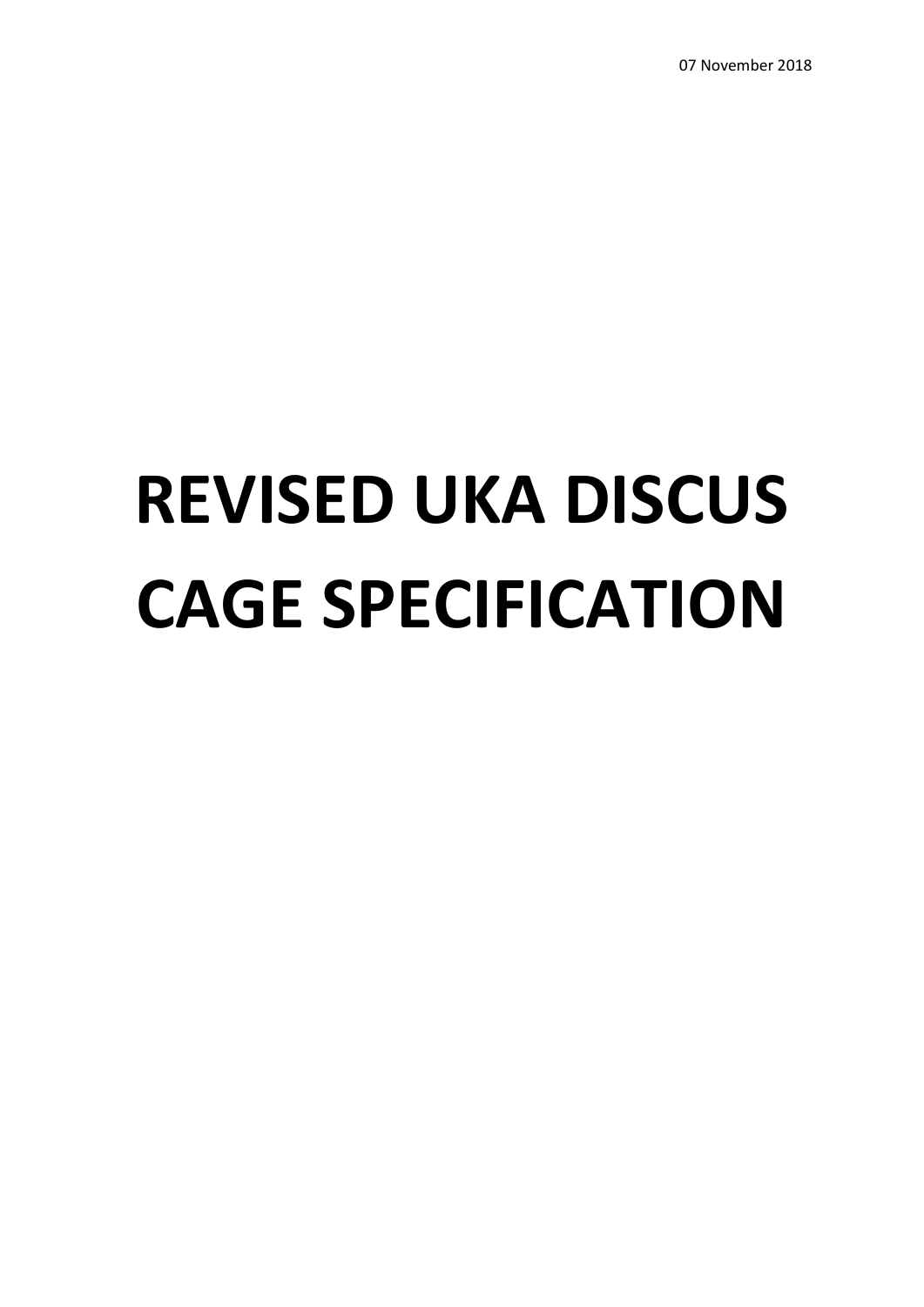

**Action:** All Pre-2018 UKA specification discus only cages must be modified/replaced to meet the 2020 IAAF cage specification (See Figure 2.0). Resulting in:

• A discus danger zone of no more than  $69^\circ$ 

## **Notes:**

- All new/replacement discus only cage installations MUST be IAAF certified (i.e. Have an IAAF certification number that is valid at the time of installation).
- The cage side, particularly alongside the track, may be lengthened and/or increased in height to provide greater protection to athletes competing on the adjoining track during a discus competition.
- All cage modifications/installations must be carried out by an approved member of SAPCAs Track & Field division